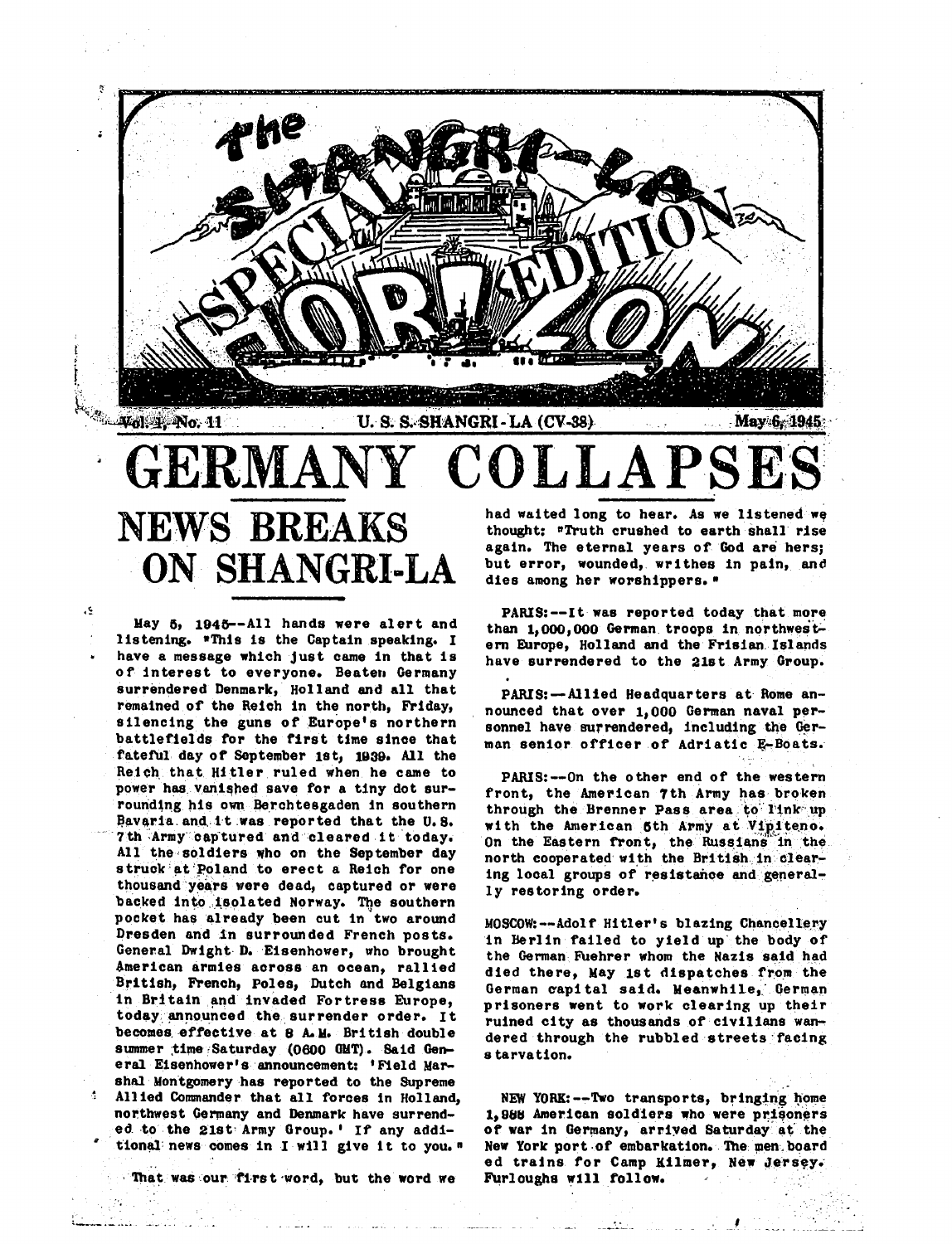

#### STAR SHELLS

By *Cpl. R.C. Erler* 

To Paul Gene Koehl, G\tlc, CD Division and Harry Tanlirison, BMlc, Gs Division--a broadside of Star Shells to correspond with the Presidential Unit and Bronze Star Citations awarded them. We are proud to serve with Petty Officers of distinction. We should do well, with them showing us how.

Turret 7 wishes the honor of firing a personal ·Star Shell to light the way to a quick recovery· for Powderman Horace Richcreek, S2c, Gl Division.

When Star Shells grow dim, something else<br>will become the light to lead. It looks like,Post-War Plans will be a greater bea- con than the North Star. When the gong rings to finish the big fight, you will see<br>men rushing towards their desires. "Pappy" Lane will be heading for a Maryland creek to fish--so he says. Charles Caleca said, "I want to be a Proof Reader for Mystic Comic" and F.H. Pempsell, Coxswain, will be satisfied to go home and enjoy married<br>life. (A lot of fellows enjoy it away from home better.) Remember, Pempsell, the Gen-<br>eral Organization Book still pro hibits a<br>mother-in-law from coming aboard.

We have to send a junior size Star Shell tied with a blue ribbon to the proud "Pop" *in* G2 Division--Mark A. Scott, lucky boy.

You have to admit the Marine Division of the SHANGRI-LA Gunners are on the ball--with the basketball, too. Look how they are running away from the rest of the league.

Barber: "Was your tie red when you came in?" Guy: \*Certainly: not. ".<br>Barber: \*Gosh. \*

<u> 1999 - James B</u>

 $\mathcal{L}_{\text{c}}$  , and  $\mathcal{L}_{\text{c}}$  , and  $\mathcal{L}_{\text{c}}$ 

### DIVINE WORSHIP

Two chaplains are aboard to aid officers and men in their worship life. Chaplains P. L. Mitchell and, P. Martineau may be consulted at any time in the Crews Library Office. .

Divine Worship will be held on the Hangar Deck. Give God a chance. Attend church this week. Catholic Mass at 0900 - Chaplain Martineau. Protestant Service at 1000-Chaplain Mitchell. Jewish services in the Library, Friday at 1830.

*Che Padre Says*<br>When a battleship goes into action, the *order sounds, "Strip Ship." Overboard goes all the accumulation of private, comforting*  $$ *could splinter, block gangways or burn.* 

• I . *1ni* s *ship do es* not *sound "Strip Ship'"' ·bi'J't*  the First Lieutenant is constantly warning<br>us to keep the decks and passage ways clear us *to keep the decks and passaae ways cle11r* , *of al 1 loose* . *aear in order to save l i le. •.. We*  recognize the value of this.

*Have you ever stopped to think that God may call this ship to General Quarters* an.d *every man might hear God's First Lieutenant,*<br>the Holy Spirit, sound "Strip Ship." It's a *the Holy Spirit, sound "Strip Ship." It's a wise* man *who is* on *the.alert and chucks overboard every thinll that may clutter his religious thou4ht or endanaer his spiritual 11fe.* **c** 

*Today* men o /ten *i llnore the urae of. the Holy Spirit to* "strip ship" *and put out of Ji le 111 l loose non-essentials; those thinlls which may cause a life to So down. lthy* not *begin to "strip ship" today and then l11ter* on *there won't be the ui-11ent need for "Fire*  on there won't be the urgent need for "Fire<br>and Damage Control."

#### INSURANCE RATE'99.6

The Government Insurance Report for the month of March shows another unofficial record for the USS SHANGRI-LA. Lieut. B.<br>Friedman, our Insurance Officer, has done an excellent job. He states that the insur-<br>ance coverage for this ship is 99.6%. This<br>means that practically every man on board is carrying Government Insurance.

It is interesting to compare our record with other high-percentage ships of our class. Ship A-96%, ship B-90%, ship *C-95%*, ship D- *9* 7 • 3%, SHANGRI-LA *99.* 6j. The two high ships of the CVLs--ship F-98.9%, ship *G-9S1,-*

It is a matter of wisdom for every man<br>to carry the full amount of \$10,000 because<br>one never knows the future. Carriers seem<br>to have priority rating with the Jap bomb-<br>ers. See Lieut. Friedman in the Supply Office and sign up for the maximum at once.

#### DO YOU KNOW

That if there were no bulkheads within our hull the average size torpedo would let in enough water to sink our ship in. one·and a half minute? Watch all doors and hatches.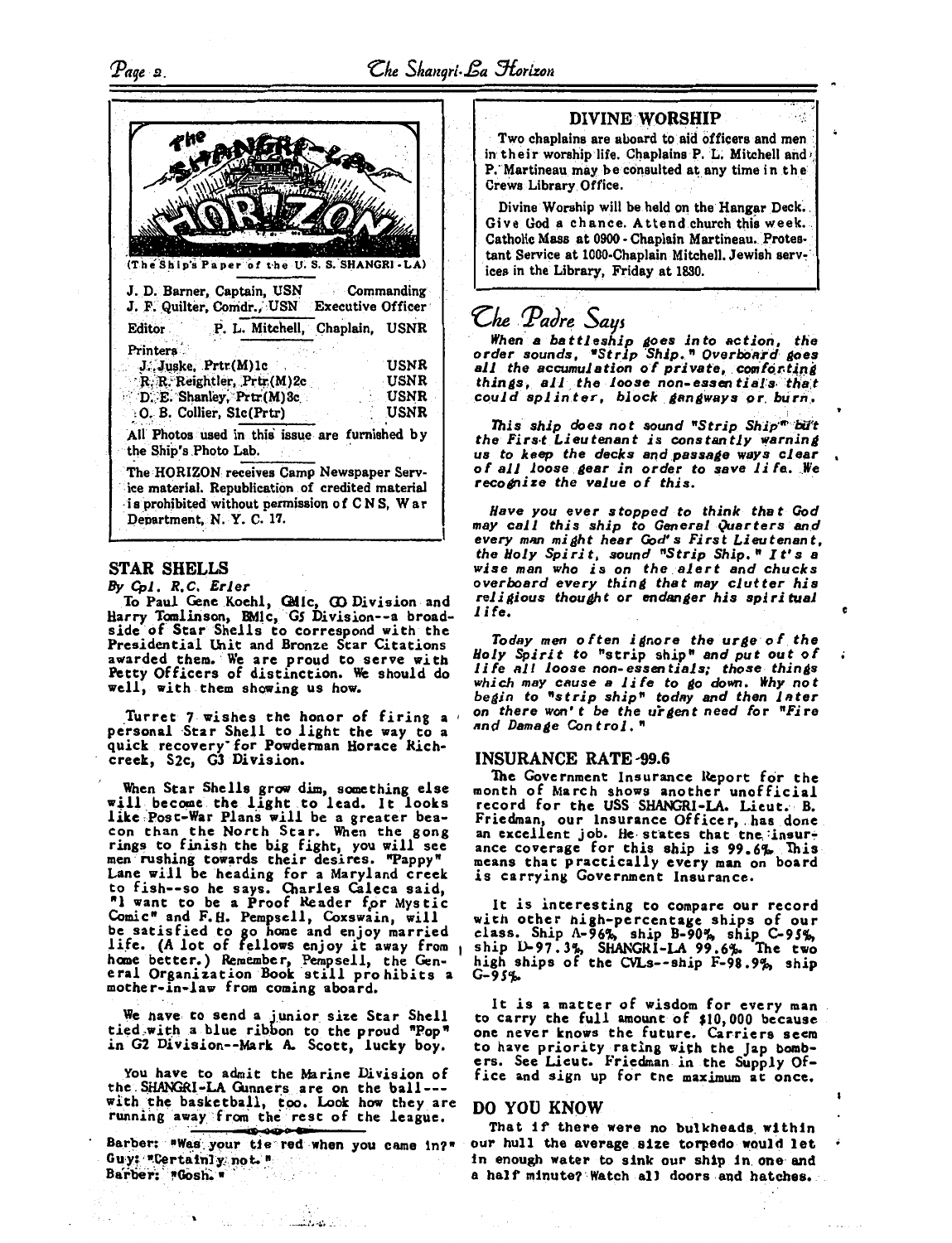Che Shangri-Ba Horizon



AVIATION REPAIR SHOP CREW. Standing Top Row: Left to Right, H.N. Spieler, AMic, P.J., Smith, AMSc, E.S. Rectoris, AM2c, W.F. Akseneau, AMic, J.W. Browning, AMic, J. Pazzaglia, AM3c, F.D. Colletti, AM3c. Kneeling Left to Ri G.W. Barnier, AM2c, E.E. Marquart, AM3c, G. Bergin, ACM, J.A. Tutorow, AM2c.

#### **AVIATION REPAIR SHOP CREW**

The Aviation Repair Shop is one of the eight technical repair and overhaul shops<br>in the V2M Division. They are charged with the maintenance and repair of all metal structures on all planes of the Air Group.

The "Airedale Shipfitters" do everything from aircraft repair to building tow bars and doing any of the many repair and maintenance jobs on the ship that are required<br>by and for the Air Department.

The main purpose of these busy shops is<br>to keep the Air Group ready for flight at all times. If you hear and see activity in the shop on the hangar deck, port side aft,<br>in the wee small hours, you can bet that by<br>early morning the Aviation Repair Shop will have almost all our planes ready to fly, so far as metal structure is concerned.

This crew is composed of seventeen men<br>under the supervision of Carp. R. Castel, V2M Division Officer and ACMs Berg in and , Kealin.

Fun is like insurance--the older you get the more it costs.

## THE DIT-DA TRIO

By E.F. Abood, RM3c

Say, Mates, what say you meet an unusual<br>triol I call them the "Siamese Trio."

It all started twenty-eight months ago, when these lads braved boot camp together.<br>There they became so attached to each other and so mutually inclined that they responded to the same call, infilterating from a<br>Naval Radio School in Idaho. Graduating in<br>one piece from this school of dits and das, they decided to see the Pacific together. August 2, 1943, they ventured forth to a<br>tiny obtrusion in the Pacific Ocean known as the "Ellice Islands." The Island of Samoa was another stepping stone to Tokyo<br>these "Musketeers" inhabited. In early May 1944, they found themselves on a transport headed for the States, still together. After a madcap thirty days leave, the Nor-folk Navy Yard welcomed this vigorous trio into its realm, where the USS SHANGRI-LA was awaiting its commissioning. Together, they were assigned to this ship, into the CR Division, where they are still serving.<br>They are Paul Manley, Robert Hayes and Roger Ackerman. Yep, you guessed it right, they even have the same rate--KM2c.